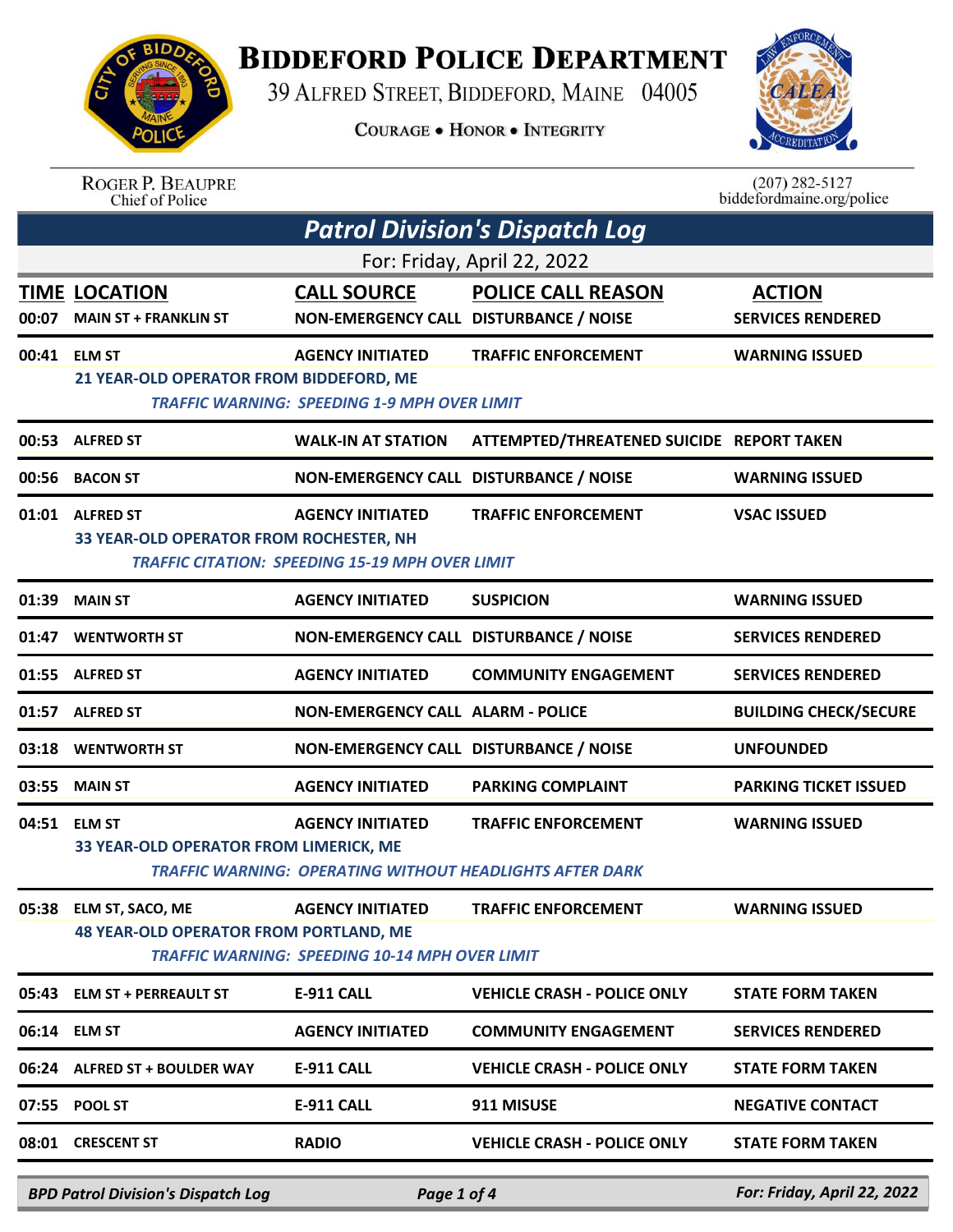|                                                                                                                                                                                                                                                   | <b>TIME LOCATION</b><br>08:06 ALFRED ST | <b>CALL SOURCE</b><br><b>NON-EMERGENCY CALL ALARM - POLICE</b> | <b>POLICE CALL REASON</b>                      | <b>ACTION</b><br><b>FALSE ALARM</b> |  |  |
|---------------------------------------------------------------------------------------------------------------------------------------------------------------------------------------------------------------------------------------------------|-----------------------------------------|----------------------------------------------------------------|------------------------------------------------|-------------------------------------|--|--|
|                                                                                                                                                                                                                                                   | 08:12 CLEAVES ST                        | <b>AGENCY INITIATED</b>                                        | <b>OUT FOR FOLLOW UP</b>                       | <b>SERVICES RENDERED</b>            |  |  |
| 08:37                                                                                                                                                                                                                                             | <b>MAIN ST</b>                          | <b>AGENCY INITIATED</b>                                        | <b>COMMUNITY ENGAGEMENT</b>                    | <b>NO VIOLATION</b>                 |  |  |
|                                                                                                                                                                                                                                                   | 08:43 ELM ST + MAIN ST                  | <b>NON-EMERGENCY CALL TRAFFIC LIGHT ISSUE</b>                  |                                                | <b>SERVICES RENDERED</b>            |  |  |
|                                                                                                                                                                                                                                                   | 09:13 FORTUNES ROCKS RD                 | <b>AGENCY INITIATED</b>                                        | <b>COMMUNITY ENGAGEMENT</b>                    | <b>NEGATIVE CONTACT</b>             |  |  |
| 09:32                                                                                                                                                                                                                                             | <b>MIDDLE ST</b>                        | <b>NON-EMERGENCY CALL SUSPICION</b>                            |                                                | <b>REPORT TAKEN</b>                 |  |  |
| 09:40                                                                                                                                                                                                                                             | <b>BEACH HOUSE LN</b>                   | <b>AGENCY INITIATED</b>                                        | <b>ANIMAL COMPLAINT</b>                        | <b>SERVICES RENDERED</b>            |  |  |
| 10:04 ELM ST<br><b>AGENCY INITIATED</b><br><b>TRAFFIC ENFORCEMENT</b><br><b>SUMMONS ISSUED</b><br>DEFENDANT: CAMILLIEN DOMINIQUE DUMONT  AGE: 59  RESIDENT OF: BIDDEFORD, ME<br><b>CHARGE: OPERATING VEHICLE WITH EXPIRED LICENSE &gt;90 DAYS</b> |                                         |                                                                |                                                |                                     |  |  |
|                                                                                                                                                                                                                                                   | 10:07 SPRUCE ST                         | <b>NON-EMERGENCY CALL OUT FOR FOLLOW UP</b>                    |                                                | <b>SERVICES RENDERED</b>            |  |  |
|                                                                                                                                                                                                                                                   | <b>10:17 MAIN ST</b>                    |                                                                | NON-EMERGENCY CALL VEHICLE CRASH - POLICE ONLY | <b>PARKING TICKET ISSUED</b>        |  |  |
|                                                                                                                                                                                                                                                   | 10:30 BIRCH ST                          | <b>AGENCY INITIATED</b>                                        | <b>ANIMAL COMPLAINT</b>                        | <b>NEGATIVE CONTACT</b>             |  |  |
|                                                                                                                                                                                                                                                   | 10:57 SULLIVAN ST                       | <b>AGENCY INITIATED</b>                                        | <b>ANIMAL COMPLAINT</b>                        | <b>NEGATIVE CONTACT</b>             |  |  |
|                                                                                                                                                                                                                                                   | 11:04 SULLIVAN ST                       | <b>AGENCY INITIATED</b>                                        | <b>ANIMAL COMPLAINT</b>                        | <b>NEGATIVE CONTACT</b>             |  |  |
|                                                                                                                                                                                                                                                   | 11:06 ANDREWS RD + ALFRED ST            | <b>NON-EMERGENCY CALL ROAD HAZARD</b>                          |                                                | <b>SERVICES RENDERED</b>            |  |  |
| 11:08                                                                                                                                                                                                                                             | <b>INDIAN RIDGE DR</b>                  | <b>WALK-IN AT STATION</b>                                      | <b>SECURITY CHECK</b>                          | <b>SERVICES RENDERED</b>            |  |  |
|                                                                                                                                                                                                                                                   | 11:13 CLEAVES ST                        | <b>AGENCY INITIATED</b>                                        | <b>ANIMAL COMPLAINT</b>                        | <b>SERVICES RENDERED</b>            |  |  |
|                                                                                                                                                                                                                                                   | 11:15 GOOCH ST                          |                                                                | <b>NON-EMERGENCY CALL ATTEMPTED BURGLARY</b>   | <b>REPORT TAKEN</b>                 |  |  |
|                                                                                                                                                                                                                                                   | 11:28 FORTUNES ROCKS RD                 | <b>E-911 CALL</b>                                              | ANIMAL COMPLAINT                               | <b>NO VIOLATION</b>                 |  |  |
| 11:49                                                                                                                                                                                                                                             | <b>SUMMER ST + BIRCH ST</b>             | <b>E-911 CALL</b>                                              | <b>CHECK WELFARE</b>                           | <b>SERVICES RENDERED</b>            |  |  |
| 11:54                                                                                                                                                                                                                                             | <b>TIMBER POINT RD</b>                  | NON-EMERGENCY CALL PARKING COMPLAINT                           |                                                | <b>PARKING TICKET ISSUED</b>        |  |  |
| 12:08                                                                                                                                                                                                                                             | <b>BROOK ST</b>                         | <b>E-911 CALL</b>                                              | 911 MISUSE                                     | <b>SERVICES RENDERED</b>            |  |  |
|                                                                                                                                                                                                                                                   | 12:18 BARRA RD                          | <b>NON-EMERGENCY CALL ALARM - POLICE</b>                       |                                                | <b>BUILDING CHECK/SECURE</b>        |  |  |
|                                                                                                                                                                                                                                                   | <b>12:51 HILL ST</b>                    | NON-EMERGENCY CALL THEFT                                       |                                                | <b>REPORT TAKEN</b>                 |  |  |
| 13:34                                                                                                                                                                                                                                             | <b>BIRCH ST</b>                         | <b>AGENCY INITIATED</b>                                        | <b>ANIMAL COMPLAINT</b>                        | <b>SERVICES RENDERED</b>            |  |  |
|                                                                                                                                                                                                                                                   | <b>13:44 LEON ST</b>                    | <b>OTHER</b>                                                   | <b>CHECK WELFARE</b>                           | <b>SERVICES RENDERED</b>            |  |  |
| 14:23                                                                                                                                                                                                                                             | <b>MAIN ST</b>                          | <b>AGENCY INITIATED</b>                                        | <b>COMMUNITY ENGAGEMENT</b>                    | <b>NO VIOLATION</b>                 |  |  |
|                                                                                                                                                                                                                                                   | 14:38 SOUTH ST                          | <b>AGENCY INITIATED</b>                                        | <b>ANIMAL COMPLAINT</b>                        | <b>WARNING ISSUED</b>               |  |  |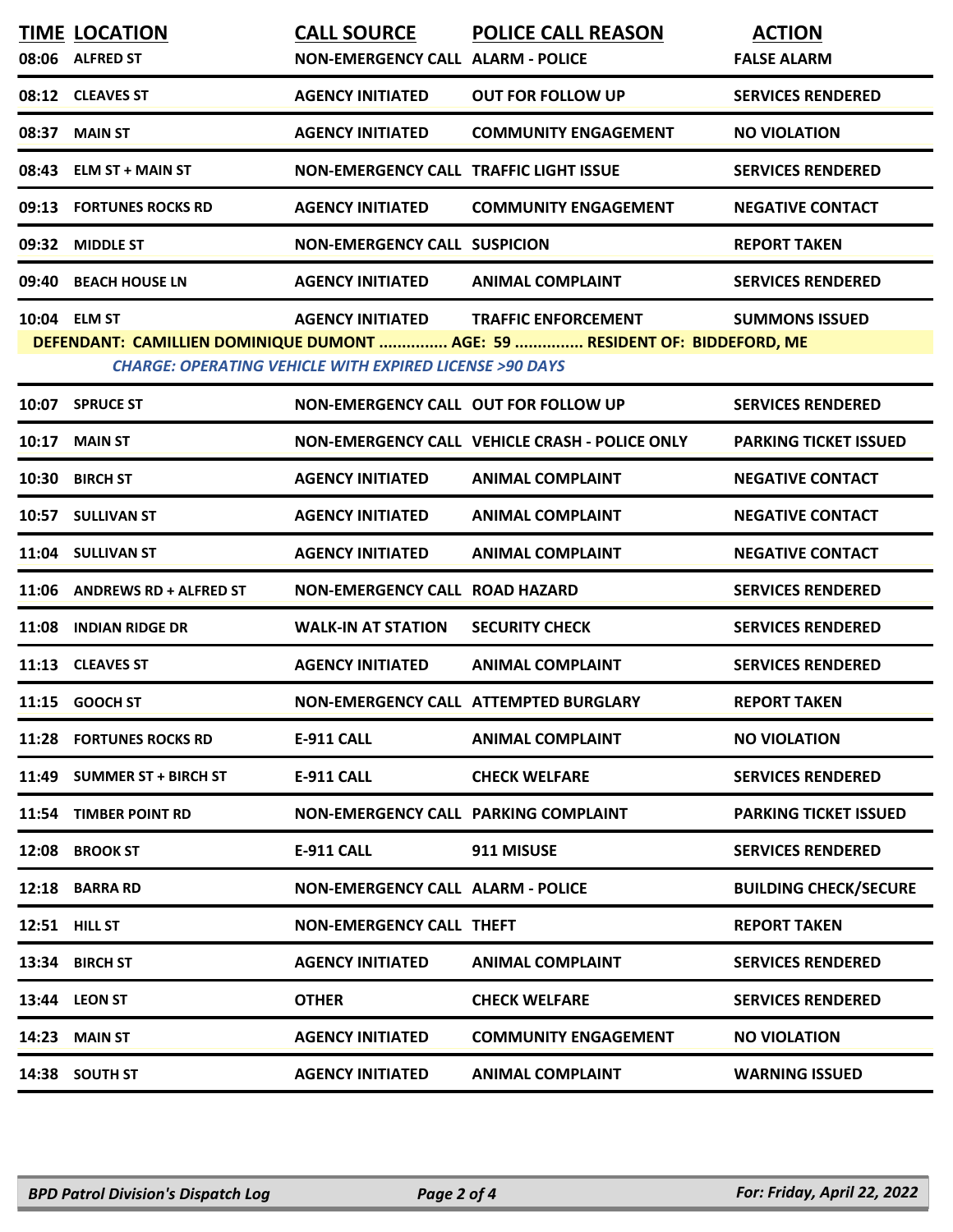|       | <b>TIME LOCATION</b>                    |                                                                  | CALL SOURCE POLICE CALL REASON                                                  | <b>ACTION</b>             |
|-------|-----------------------------------------|------------------------------------------------------------------|---------------------------------------------------------------------------------|---------------------------|
|       | 14:42 ELM ST                            | NON-EMERGENCY CALL SHOPLIFTING                                   |                                                                                 | <b>SUMMONS ISSUED</b>     |
|       |                                         |                                                                  | DEFENDANT: ALICIA J RAWDING  AGE: 29  RESIDENT OF: BIDDEFORD, ME                |                           |
|       |                                         | <b>CHARGE: THEFT BY UNAUTHORIZED TAKING OR TRANSFER</b>          | DEFENDANT: DUSTIN LEE PALMER  AGE: 34  RESIDENT OF: BIDDEFORD, ME               |                           |
|       |                                         | <b>CHARGE: THEFT BY UNAUTHORIZED TAKING OR TRANSFER (FELONY)</b> |                                                                                 |                           |
|       | 15:12 POOL ST + PIKE ST                 | <b>AGENCY INITIATED</b>                                          | <b>TRAFFIC ENFORCEMENT</b>                                                      | <b>WARNING ISSUED</b>     |
|       | 17 YEAR-OLD OPERATOR FROM PORTLAND, ME  |                                                                  |                                                                                 |                           |
|       |                                         | <b>TRAFFIC WARNING: SPEEDING 10-14 MPH OVER LIMIT</b>            | <b>TRAFFIC CITATION: CARRYING PASSENGERS BEYOND INTERMEDIATE LICENSE RE</b>     |                           |
|       | 15:16 POOL ST                           | <b>AGENCY INITIATED</b>                                          | <b>OUT FOR FOLLOW UP</b>                                                        | <b>SERVICES RENDERED</b>  |
|       | 15:16 CENTER ST                         | <b>E-911 CALL</b>                                                | <b>ASSIST: MEDICAL</b>                                                          | <b>NO TRANSPORT</b>       |
|       | 15:25 GUINEA RD                         | <b>E-911 CALL</b>                                                | 911 MISUSE                                                                      | <b>DISPATCH HANDLED</b>   |
|       | 15:31 MOUNTAIN RD                       | NON-EMERGENCY CALL HARASSMENT                                    |                                                                                 | <b>NEGATIVE CONTACT</b>   |
|       | 15:38 LEON ST                           | <b>AGENCY INITIATED</b>                                          | <b>OUT FOR FOLLOW UP</b>                                                        | <b>SERVICES RENDERED</b>  |
|       | <b>15:41 HILL ST</b>                    | <b>NON-EMERGENCY CALL BOLO</b>                                   |                                                                                 | <b>NEGATIVE CONTACT</b>   |
|       | 15:53 WENTWORTH ST                      |                                                                  | <b>NON-EMERGENCY CALL MENTAL ILLNESS CASES</b>                                  | <b>SERVICES RENDERED</b>  |
|       | 16:25 CLARKS CT                         | <b>AGENCY INITIATED</b>                                          | <b>OUT FOR FOLLOW UP</b>                                                        | <b>SERVICES RENDERED</b>  |
|       | 16:26 ALFRED ST                         | NON-EMERGENCY CALL OUT FOR FOLLOW UP                             |                                                                                 | <b>SERVICES RENDERED</b>  |
|       | 16:45 ALFRED ST                         | <b>AGENCY INITIATED</b>                                          | <b>TRAFFIC ENFORCEMENT</b>                                                      | <b>WARNING ISSUED</b>     |
|       | 50 YEAR-OLD OPERATOR FROM BIDDEFORD, ME |                                                                  | <b>TRAFFIC WARNING: USE OF HANDHELD DEVICE WHILE OPERATING MV (1ST OFFENSE)</b> |                           |
|       | 17:20 MAIN ST                           | NON-EMERGENCY CALL ALARM - POLICE                                |                                                                                 | <b>FALSE ALARM</b>        |
|       | 17:40 EMERY ST                          | <b>WALK-IN AT STATION</b>                                        | <b>ESCORTS / RELAYS</b>                                                         | <b>NO ACTION REQUIRED</b> |
| 17:49 | <b>MAIN ST</b>                          | NON-EMERGENCY CALL DISTURBANCE / NOISE                           |                                                                                 | <b>UNFOUNDED</b>          |
| 18:02 | <b>MAIN ST + WASHINGTON ST</b>          | <b>AGENCY INITIATED</b>                                          | <b>TRAFFIC ENFORCEMENT</b>                                                      | <b>NO ACTION REQUIRED</b> |
|       | 18:16 HILL ST + JOHN ST                 | <b>AGENCY INITIATED</b>                                          | <b>TRAFFIC ENFORCEMENT</b>                                                      | <b>SUMMONS ISSUED</b>     |
|       |                                         | <b>CHARGE: OPERATE WHILE LICENSE SUSPENDED OR REVOKED, PRIOR</b> | DEFENDANT: CHRISTINE NOELLA PLANTE  AGE: 51  RESIDENT OF: NEW GLOUCESTER, ME    |                           |
|       |                                         | <b>CHARGE: OPERATING WITH SUSPENDED REGISTRATION</b>             |                                                                                 |                           |
|       | 18:16 POOL ST                           | <b>NON-EMERGENCY CALL SIGN DOWN</b>                              |                                                                                 | <b>SERVICES RENDERED</b>  |
|       | 18:38 CENTER ST                         | NON-EMERGENCY CALL ASSIST OTHER AGENCY                           |                                                                                 | <b>SERVICES RENDERED</b>  |
|       | 19:01 ALFRED ST                         | <b>E-911 CALL</b>                                                | <b>VEHICLE CRASH - POLICE ONLY</b>                                              | <b>STATE FORM TAKEN</b>   |
|       | 19:03 GREEN ST                          | NON-EMERGENCY CALL DISTURBANCE / NOISE                           |                                                                                 | <b>UNFOUNDED</b>          |
|       | 20:04 MAIN ST                           | <b>E-911 CALL</b>                                                | <b>MENTAL ILLNESS CASES</b>                                                     | <b>UNFOUNDED</b>          |